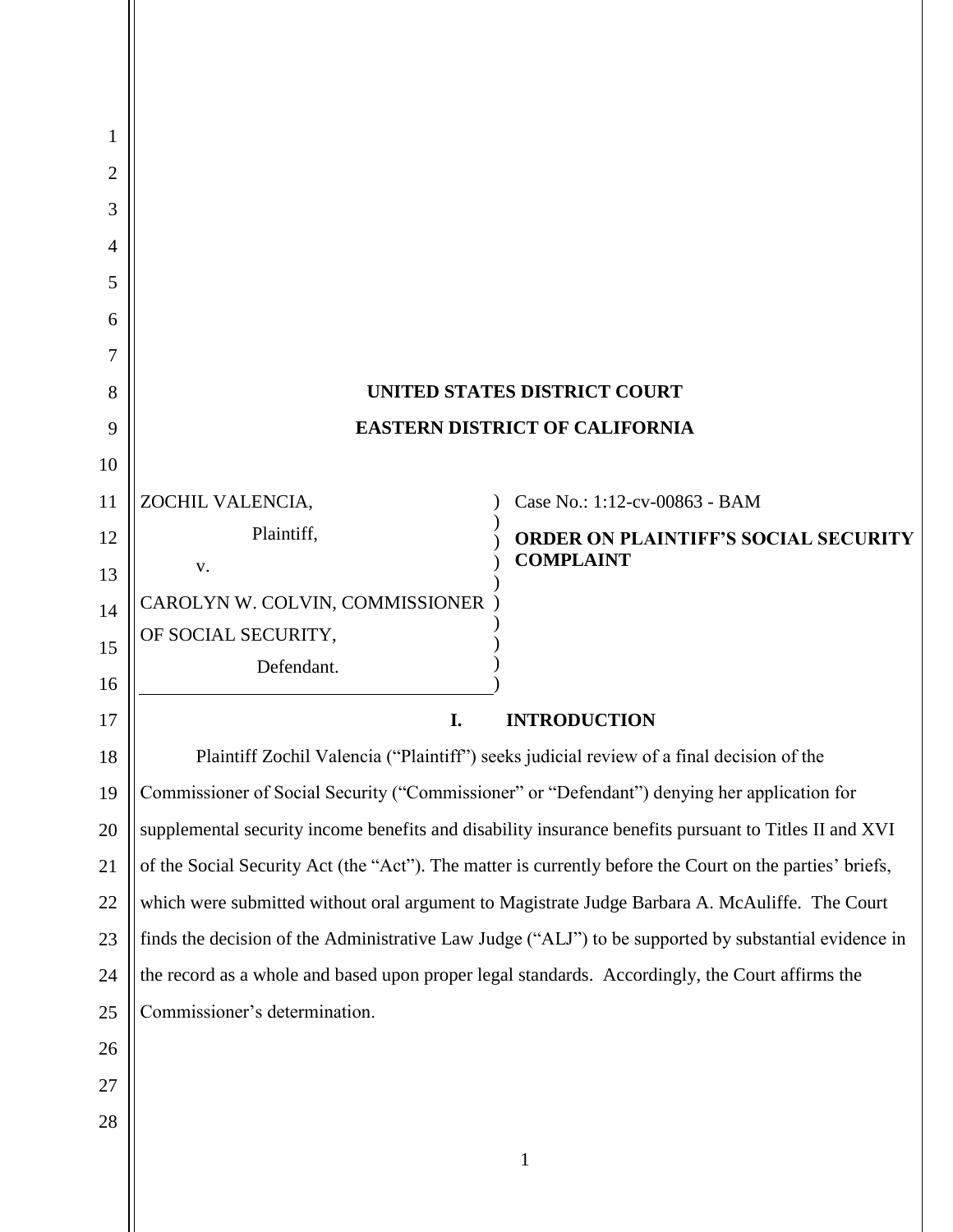## **II. BACKGROUND**

# 1 2 3 4 5 6 7 8 9

## **A. Overview of Administrative Proceedings**

On May 8, 2009, Plaintiff filed an application for child disability insurance benefits and supplemental security income, alleging disability beginning May 1, 1999. AR 162, 164.<sup>1</sup> Plaintiff's applications were denied initially and on reconsideration. AR 113, 120. Subsequently, Plaintiff requested a hearing before an Administrative Law Judge ("ALJ"). AR 125. The hearing was held on June 29, 2011, and on July 25, 2011, ALJ Judson Scott issued a decision finding that Plaintiff was not disabled. AR 22-31. Plaintiff sought review of the ALJ's decision, which the Appeals Council denied, making the ALJ's decision the Commissioner's final decision. Plaintiff subsequently requested judicial review pursuant to 42 U.S.C.  $\S$ § 405(g), 1383(c)(3).

11

10

# **B. Administrative Hearing Testimony**

12 13 14 15 16 Plaintiff is 21 years old and has completed eleventh grade. AR 64-65, 67. Plaintiff stated that she was five feet and nine inches tall and weighed around 600 pounds. AR 72. Plaintiff testified that she had asthma but that it was controlled with an inhaler. AR 74-75. Plaintiff also testified that she had aches, pains and numbness which caused difficulty gripping. AR 77, 80. Plaintiff stated that the most she could lift was four to six pounds. AR 80.

17 18 19 20 21 22 23 After a discussion about time constraints, the ALJ allowed Plaintiff's prior counsel to provide a summation of Plaintiff's testimony. AR 84-85. Plaintiff's counsel stated that Plaintiff suffers from drowsiness, dizziness, depression, and anxiety. AR 86. Plaintiff's counsel also stated that Plaintiff was unable to stand more than 15 minutes at a time, was unable to walk more than two blocks without having to take a break, and needed to lie down for 30 minutes three to five times a day. *Id.* Plaintiff's counsel concluded that Plaintiff could not sit for more than three and a half hours during the day, and could only sit for 25 minutes at a time. AR 87.

24 25 Medical expert Dr. Puestow testified at the hearing. AR 90. Dr. Puestow opined that Plaintiff's massive obesity limited her ability to climb, kneel and crawl (AR 92), however, Plaintiff

26 27

 $\overline{a}$ 

<sup>28</sup>  $1$  References to the Administrative Record will be designated as "AR," followed by the appropriate page number.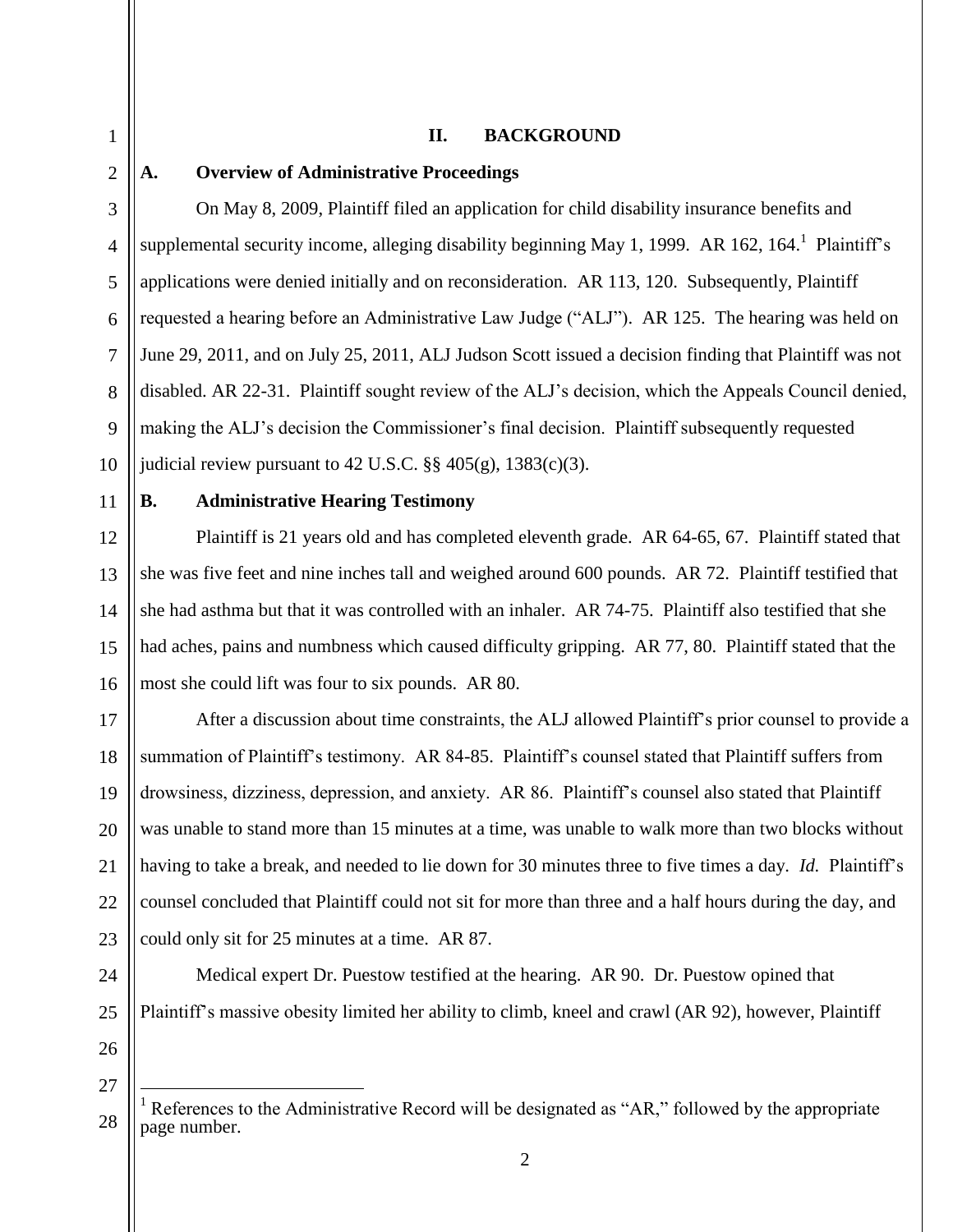could lift and carry 10 pounds frequently and 20 pounds occasionally, sit for a full 8-hour workday, and stand or walk up to 4 hours in an 8-hour workday. AR 28-29, 92.

1

2

3

4

A Vocational Expert (the "VE"), Lawrence Hughes, also provided testimony at the hearing. AR 99. The ALJ presented two hypothetical questions to VE Hughes. First, VE Hughes was asked to assume a hypothetical individual the same age, education, and experience as the claimant who can perform light work including lifting and carrying 10 to 20 pounds, had the capacity to sit for six out of eight hours, and could stand for two out of eight hours with a sit/stand option at will. Further, the individual would be precluded from kneeling, crawling, ladders, ropes, and scaffolds, and stair climbing would be rare. The individual could perform one to two step, simple repetitive tasks in a low stress environment with no public contact. AR 100-02. VE Hughes indicated that such individuals could perform several jobs such as hand packager, assembler of electrical accessories, and battery assembler. AR 101.

In a second hypothetical, VE Hughes was asked to consider the same worker, however, with the following addition limitations: can lift and carry up to 10 pounds; cannot balance, use ladders, ropes, and scaffolds; cannot climb stairs or ramps; and cannot be exposed industrial hazards. AR 103. VE Hughes testified that this individual could perform the same three jobs referenced in the first hypothetical. AR 103-04.

The Plaintiff's attorney then asked VE Hughes to consider the same hypothetical worker except she could not sit for more than three to four hours a day, stand for more than one hour a day, and walk for more than one hour a day, all with intermittent breaks. AR 104-06. VE Hughes testified that no work would be available for such an individual. AR 107. The Plaintiff attorney then asked VE Hughes to consider an individual that was the same as the two hypothetical questions given by the ALJ but that the individual would have to take three to five unscheduled 30 minute breaks a day. AR 107-08. VE Hughes concluded that this would preclude any work. AR 108.

**C. Medical Record**

28 Plaintiff alleges disability due to massive obesity, chronic knee pain, asthma, depression and anxiety. AR 27, 169, 186. The entire medical record was reviewed by the Court. AR 182-304. The medical evidence will be referenced below as necessary to this Court's decision.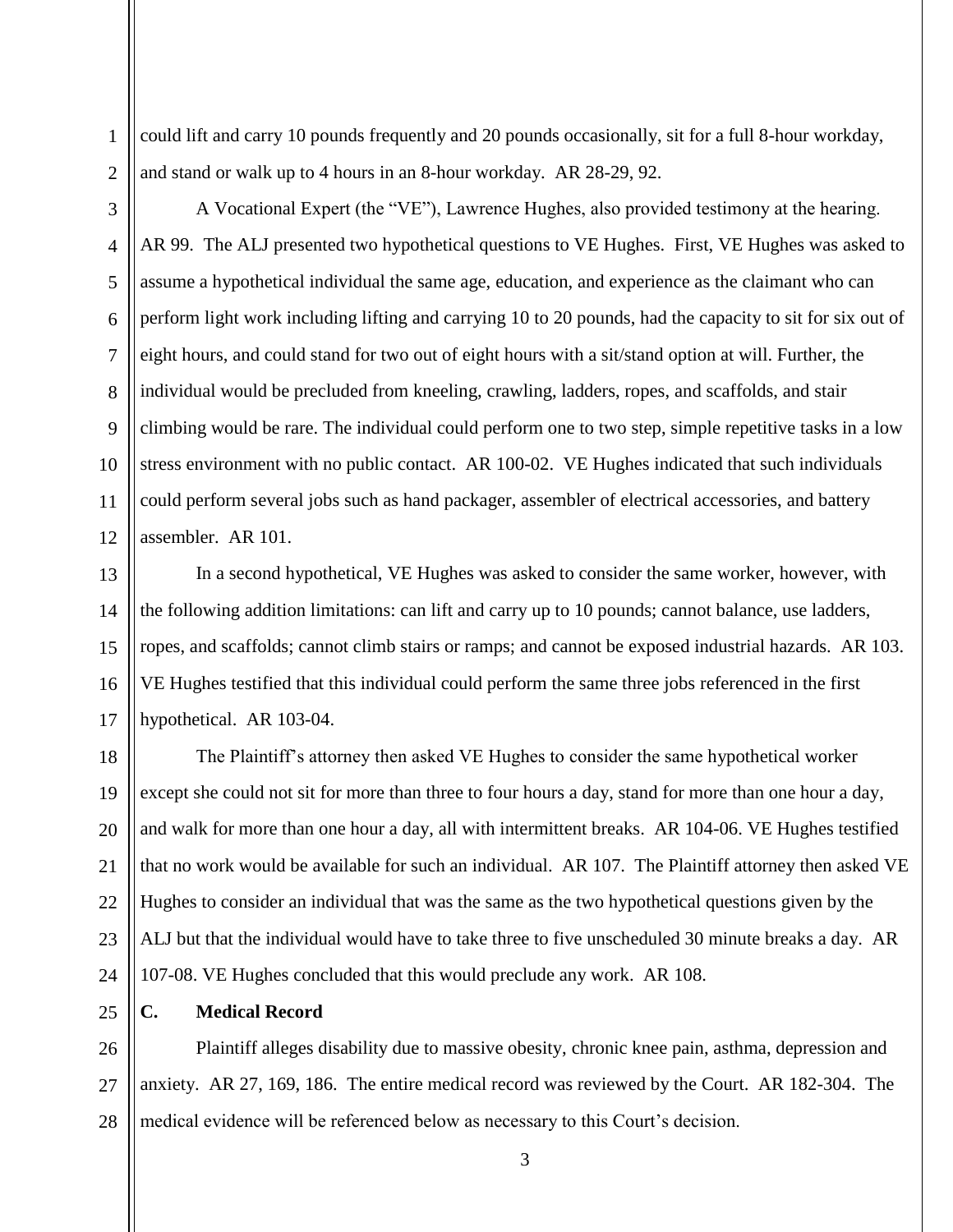# 1 2

3

4

5

6

# **D. The ALJ's Decision**

On July 25, 2011, the ALJ issued a decision finding that Plaintiff was not disabled within the meaning of the Act. After considering each step in the sequential evaluation, the ALJ made the following findings:

- 1. Plaintiff has the following severe impairments: massive obesity; chronic knee pain; depression and anxiety;
- 7 8 9 10 2. Plaintiff does not have an impairment or combination of impairments that meets or medically equals one of the listed impairments in 20 CFR Part 404, Subpart P, Appendix 1 (20 CFR 404.1520(d), 404.1525, 404.1526, 416.920(d), 416.925 and 416.926);
- 11 12 13 14 15 16 17 18 19 20 21 3. Plaintiff has the residual functional capacity ("RFC") to perform sedentary work as defined in 20 CFR 404.1567(a) and 416.967(a) with the following modifications: sit for six hours out of an eight hour workday; stand and/or walk for two hours out of an eight hour workday; must be afforded the opportunity to alternate between sitting and standing at will; no kneeling, crawling, balancing or climbing of ladders/ropes/scaffolds; rare climbing of stairs and ramps; occasional stooping and crouching; no exposure to industrial hazards such as work at unprotected heights or around hazardous moving machinery; simple repetitive one or two step tasks; occasional interaction with co-workers; frequent interaction with supervisors; no interaction with the public; must have a low stress occupation, defined as few changes in the work or its setting and few decisions required.
	- 4. Plaintiff has not been under a disability, as defined in the Act, from May 1, 1999, through the date of the ALJ's decision  $(20 \text{ CFR } 404.350(a)(5), 404.1520(g)$  and  $416.920(g)$ ).
- 28 /././

22

23

24

25

26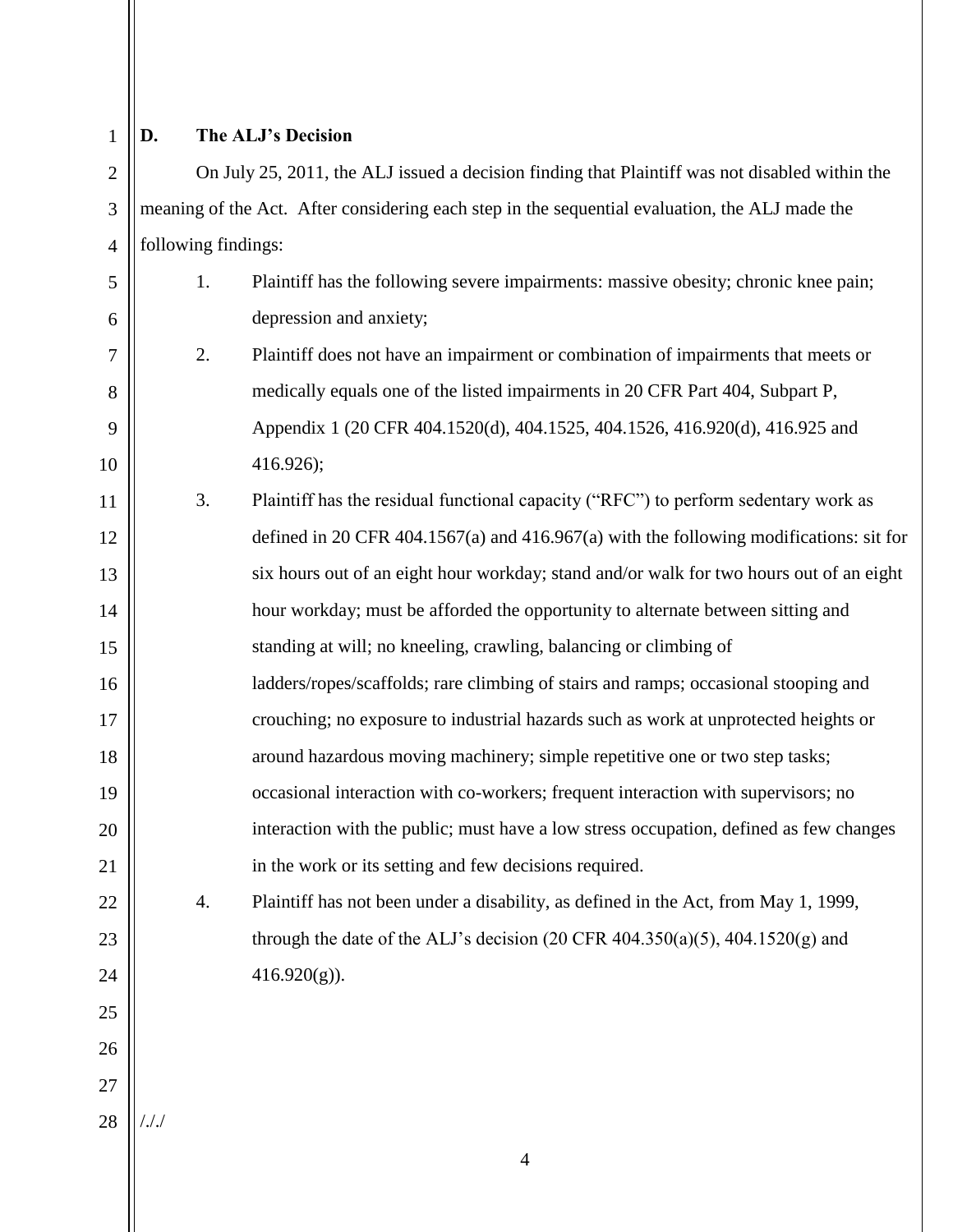#### **III. DISCUSSION**

#### **A. Standard of Review**

Congress has provided a limited scope of judicial review of the Commissioner's decision to deny benefits under the Act. In reviewing findings of fact with respect to such determinations, this Court must determine whether the decision of the Commissioner is supported by substantial evidence. 42 U.S.C. § 405 (g). Substantial evidence means "more than a mere scintilla," *Richardson v. Perales*, 402 U.S. 389, 402 (1971), but less than a preponderance. *Sorenson v. Weinberger*, 514 F.2d 1112, 1119, n. 10 (9th Cir. 1975). It is "such relevant evidence as a reasonable mind might accept as adequate to support a conclusion." *Richardson,* 402 U.S. at 401. The record as a whole must be considered, weighing both the evidence that supports and the evidence that detracts from the Commissioner's conclusion. *Jones v. Heckler*, 760 F.2d 993, 995 (9th Cir. 1985). This Court must uphold the Commissioner's determination that the claimant is not disabled if the Secretary applied the proper legal standards, and if the Commissioner's findings are supported by substantial evidence. *See Sanchez v. Sec'y of Health and Human Serv.,* 812 F.2d 509, 510 (9th Cir. 1987).

In order to qualify for benefits, a claimant must establish that she is unable to engage in substantial gainful activity due to a medically determinable physical or mental impairment which has lasted or can be expected to last for a continuous period of not less than twelve months. 42 U.S.C. § 1382c (a)(3)(A). A claimant must show that she has a physical or mental impairment of such severity that she is not only unable to do her previous work, but cannot, considering her age, education, and work experience, engage in any other kind of substantial gainful work which exists in the national economy. *Quang Van Han v. Bowen*, 882 F.2d 1453, 1456 (9th Cir. 1989). The burden is on the claimant to establish disability. *Terry v. Sullivan*, 903 F.2d 1273, 1275 (9th Cir. 1990).

Plaintiff raises one issue on appeal: whether the ALJ properly discounted examining physician Dr. Radhey Bansal's opinion that Plaintiff could sit for up to four hours a day with intermittent breaks, and stand and walk for up to one hour a day each. *See* Pl.'s Brief at 7-12, Doc. 14.

1

2

3

4

5

6

7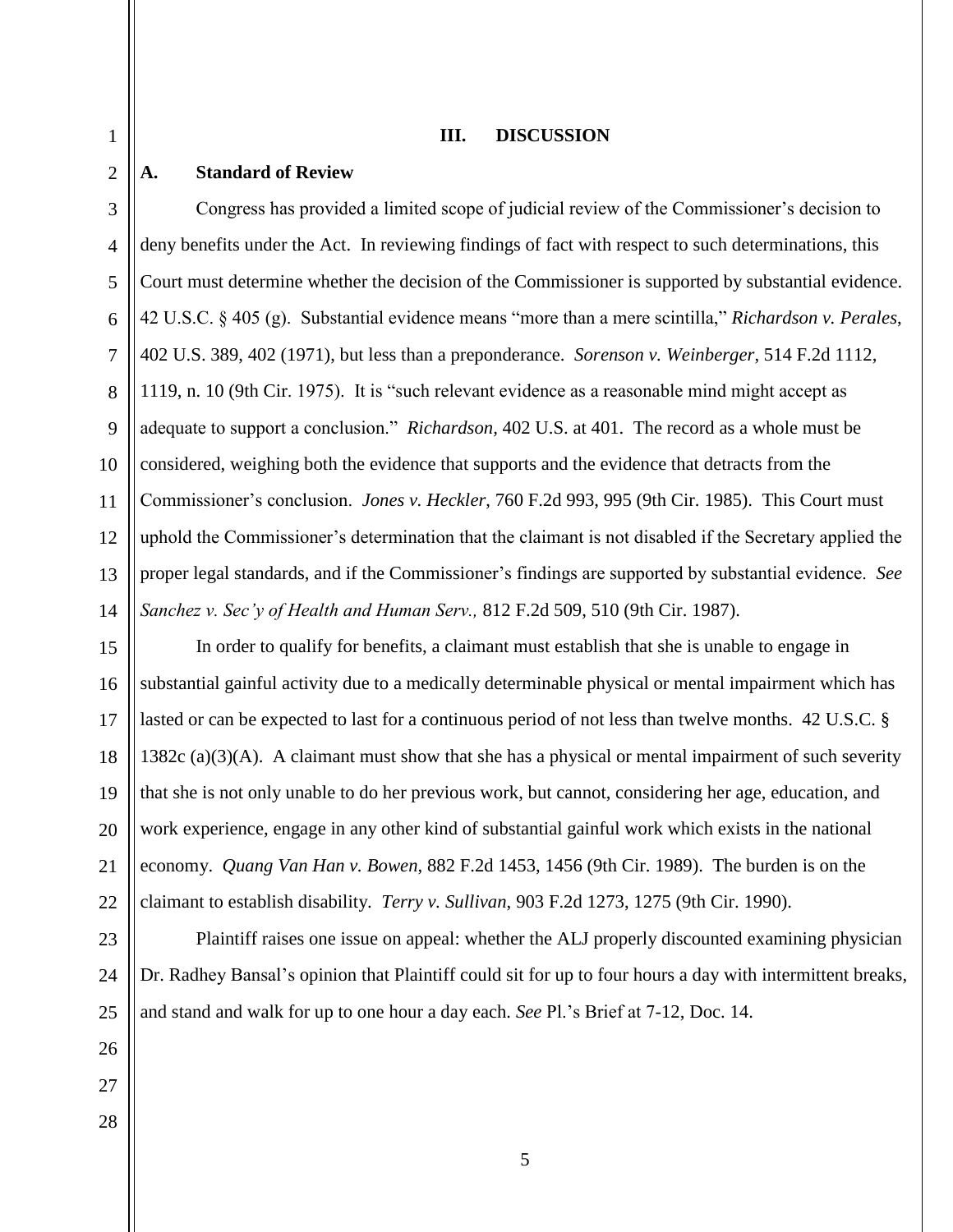# 1

2

3

4

5

6

7

8

9

10

11

## **B. The ALJ's Medical Opinion Testimony Evaluation**

#### **1. Legal Standard**

In the hierarchy of physician opinions considered in assessing a social security claim, "[g]enerally, a treating physician's opinion carries more weight than an examining physician's, and an examining physician's opinion carries more weight than a reviewing physician's." *Holohan v. Massanari*, 246 F.3d 1195, 1202 (9th Cir.2001); *Orn v. Astrue*, 495 F.3d 625 (9th Cir. 2007) ("By rule, the Social Security Administration favors the opinion of a treating physician over non-treating physicians"); *See also*, 20 C.F.R. § 404.1527(c)(1)-(2). If a treating physician's opinion is "wellsupported by medically acceptable clinical and laboratory diagnostic techniques and is not inconsistent with the other substantial evidence in [the] case record, [it will be given] controlling weight." *Id*. § 404.1527(c)(2).

12 13 14 15 16 17 18 19 20 21 22 23 If a treating physician's opinion is not given "controlling weight" because it is not "wellsupported" or because it is inconsistent with other substantial evidence in the record, the Administration considers specified factors in determining the weight it will be given. Those factors include the "[l]ength of the treatment relationship and the frequency of examination" by the treating physician; and the "nature and extent of the treatment relationship" between the patient and the treating physician. *Id*. § 404.1527(c)(2)(i)-(ii). Additional factors relevant to evaluating any medical opinion, not limited to the opinion of the treating physician, include the amount of relevant evidence that supports the opinion and the quality of the explanation provided; the consistency of the medical opinion with the record as a whole; the specialty of the physician providing the opinion; and "[o]ther factors" such as the degree of understanding a physician has of the Administration's "disability programs and their evidentiary requirements" and the degree of his or her familiarity with other information in the case record. *Id.*  $\S$  404.1527(c)(3)-(6).

24 25 26 27 28 The Commissioner must provide "clear and convincing" reasons for rejecting the uncontradicted opinion of a treating or examining physician. *Pitzer v. Sullivan,* 908 F.2d 502, 506 (9th Cir.1990). If contradicted by another doctor, the opinion of a treating or examining doctor can only be rejected for specific and legitimate reasons that are supported by substantial evidence in the record. *Andrews v. Shalala*, 53 F.3d 1035, 1043 (9th Cir. 1995). "This burden can be met by providing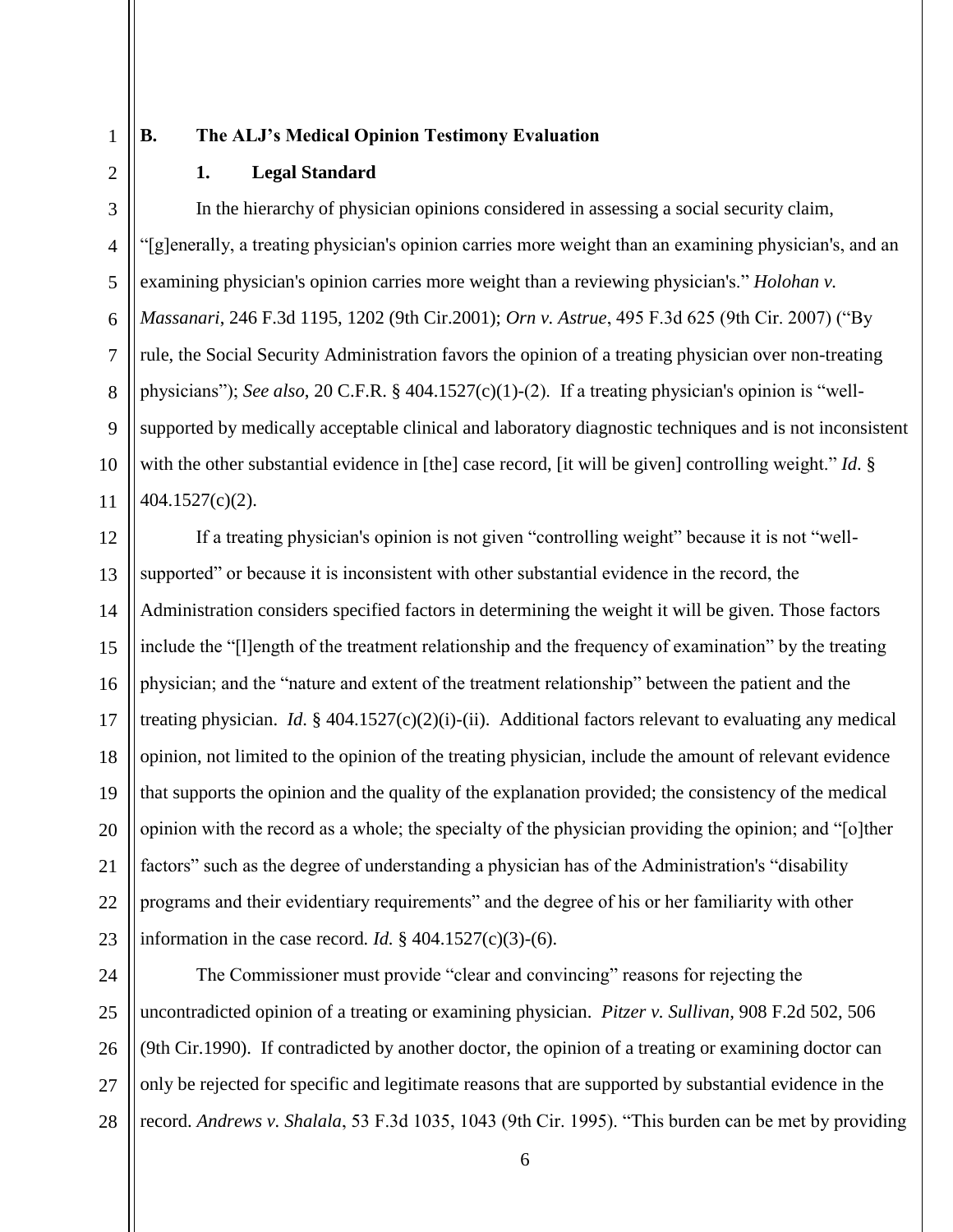a detailed summary of the facts and conflicting clinical evidence, along with a reasoned interpretation thereof." *Rodriguez v. Bowen,* 876 F.2d 759, 762 (9th Cir. 1989).

3 6 8 10 12 13 Notwithstanding the above discussion, an ALJ is not required to accept an opinion of a treating physician, or any other medical source, if it is conclusory and not supported by clinical findings. *Matney v. Sullivan*, 981 F.2d 1016, 1019 (9th Cir. 1992). Additionally, an ALJ is not bound to a medical source's opinion concerning a claimant's limitations on the ultimate issue of disability. *Magallanes v. Bowen,* 881 F.2d 747, 751 (9th Cir. 1989). If the record as a whole does not support the medical source's opinion, the ALJ may reject that opinion. *Batson v. Comm'r of Soc. Sec. Admin.,* 359 F.3d 1190, 1195 (9th Cir. 2004). Items in the record that may not support the physician's opinion include clinical findings from examinations, conflicting medical opinions, conflicting physician's treatment notes, and the claimant's daily activities*. Id.; Bayliss v. Barnhart*, 427 F.3d 1211 (9th Cir. 2005); *Connett v. Barnhart*, 340 F.3d 871 (9th Cir. 2003); *Morgan v. Comm'r of Soc. Sec. Admin.,* 169 F.3d 595 (9th Cir.1999)

14

15

16

1

2

4

5

7

9

11

**2. The ALJ Provided Specific and Legitimate Reasons to Discount Dr. Bansal's Opinions, and the ALJ's Evaluation of the Medical Evidence As A Whole is Based on Substantial Evidence in the Record**

17 18 19 20 21 22 Plaintiff argues the ALJ impermissibly rejected the opinions of examining physician Dr. Radhey Bansal. On August 6, 2009, Dr. Bansal performed an internal medicine examination at the behest of the administration. AR 252-55. Physical examination showed some restriction of movements in various joints due to obesity as well as soreness over her hands, arms, thighs and legs. *Id.* Plaintiff's bilateral grip strength was full. *Id.* Plaintiff demonstrated some numbness in the right lower extremity and walked slowly, however, Plaintiff did not ambulate with a limp. *Id.* 

23 24 25 26 27 28 Based on his review of the records and physical examination, Dr. Bansal diagnosed Plaintiff with the following: "very severe and morbid obesity; aches and pains in different parts of the body probably myalgias or fibromyalgias; status post old injury right leg with status post surgery and some preliminary numbness in the right leg below the calf; history of being somewhat slow learner; and history of bronchial asthma which is fairly stable without any significant exacerbations or ER visits or hospitalization." AR 254. Dr. Bansal opined Plaintiff could sit for three to four hours a day with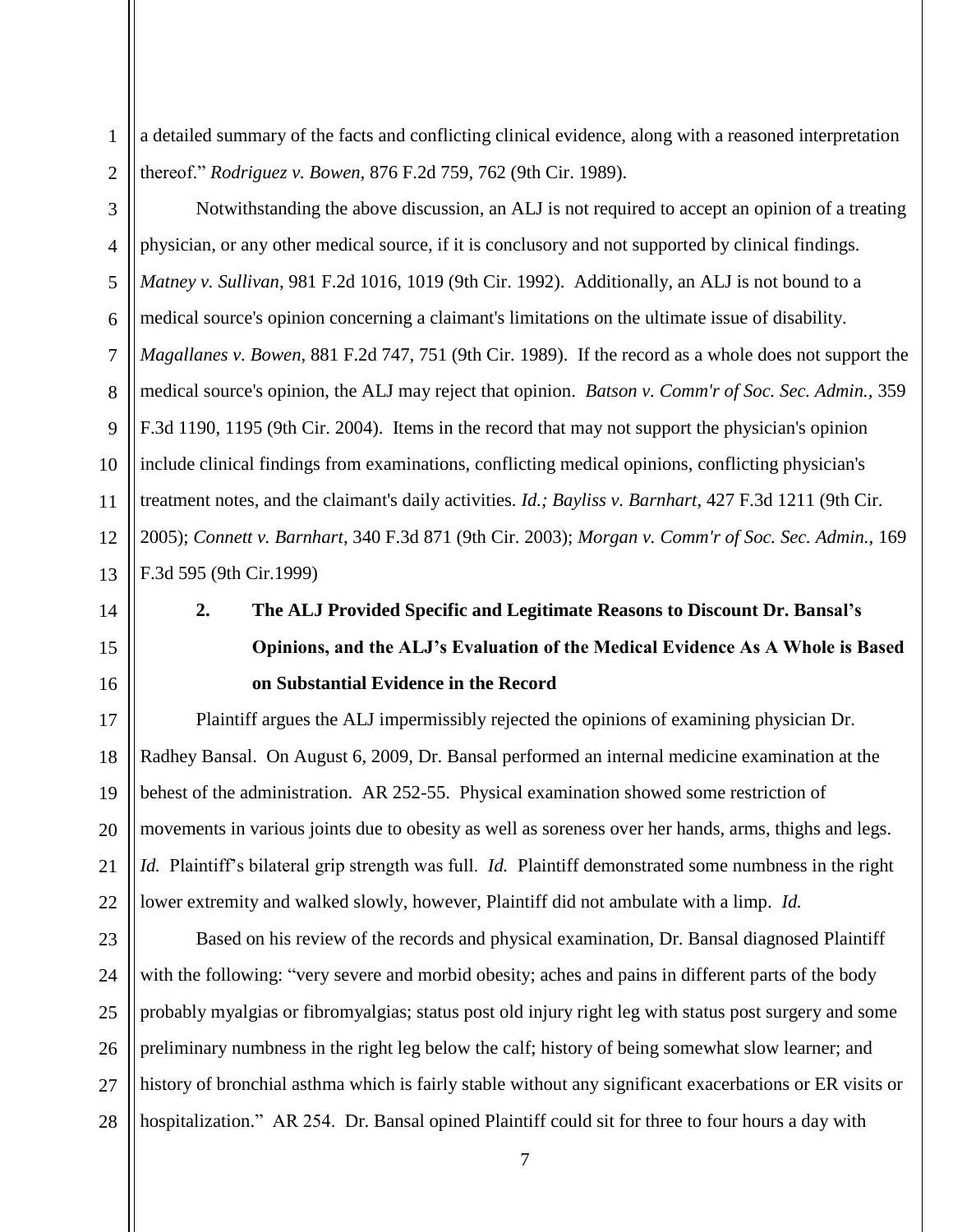intermittent breaks, stand and walk for one hour per day with intermittent breaks and cannot perform any significant bending, crawling, kneeling or climbing of ladders. *Id.* 

1

2

3

4

5

6

The ALJ afforded Dr. Bansal's opinion "some weight," noting that Dr. Bansal's opinions were not well supported by available medical evidence, was inconsistent with Plaintiff's ability to attend school, and was contradicted by other medical opinion evidence that was more consistent with the medical record. AR 28.

7 8 9 10 11 12 13 14 15 16 17 18 19 The ALJ provided specific and legitimate reasons based on substantial evidence in the record for his evaluation of Dr. Bansal's opinions. First, the ALJ correctly discounted Dr. Bansal's opinion because it was inadequately supported by the longitudinal treatment record and any clinical findings. *See Tonapetyan v. Halter,* 242 F.3d 1144, 1149 (9th Cir. 2001). The ALJ explained that the medical record evidence was minimal, and although Plaintiff had gained a significant amount of weight in a two-year period, Plaintiff had normal examination results, and her frequent aches and pains were generally treated with over-the-counter Tylenol. AR 28, 189, 201, 253, 292. Plaintiff's only documented illness was asthma, which was controlled with an inhaler. AR 28, 252, 292. Moreover, Dr. Bansal observed that other than controlled asthma, Plaintiff had no known history of any particular medical problem associated with either her subjective complaints of pain or morbid obesity (e.g. hypertension, diabetes mellitus) that prevented her from working. AR 24-25, 252. Thus, the ALJ properly resolved the discrepancies between Dr. Bansal's recommended limitations and objective medical evidence by discounting Dr. Bansal's opinion.

20 21 22 23 24 25 26 27 28 Three other medical experts disagreed with Dr. Bansal's recommended limitations. State agency physician Lavanya V. Bobba, M.D., reviewed the medical record in August 2009 and opined that Plaintiff could perform sedentary work, largely based on Dr. Bansal's examination showing normal results for Plaintiff's lungs and musculoskeletal system. AR 29, 256-260. State agency physician Paul F. Frye, M.D., independently reviewed Plaintiff's medical record in March 2010, and also opined that Plaintiff could perform sedentary work. AR 29, 268-271. Testifying internist Eric Puestow, M.D., reviewed Plaintiff's medical records and heard her testify about her symptoms and functional limitations. AR 28-29, 90. Dr. Puestow testified that Dr. Bansal's opinion limiting Plaintiff to one hour of walking or standing was both vague and overly restrictive because it lacked an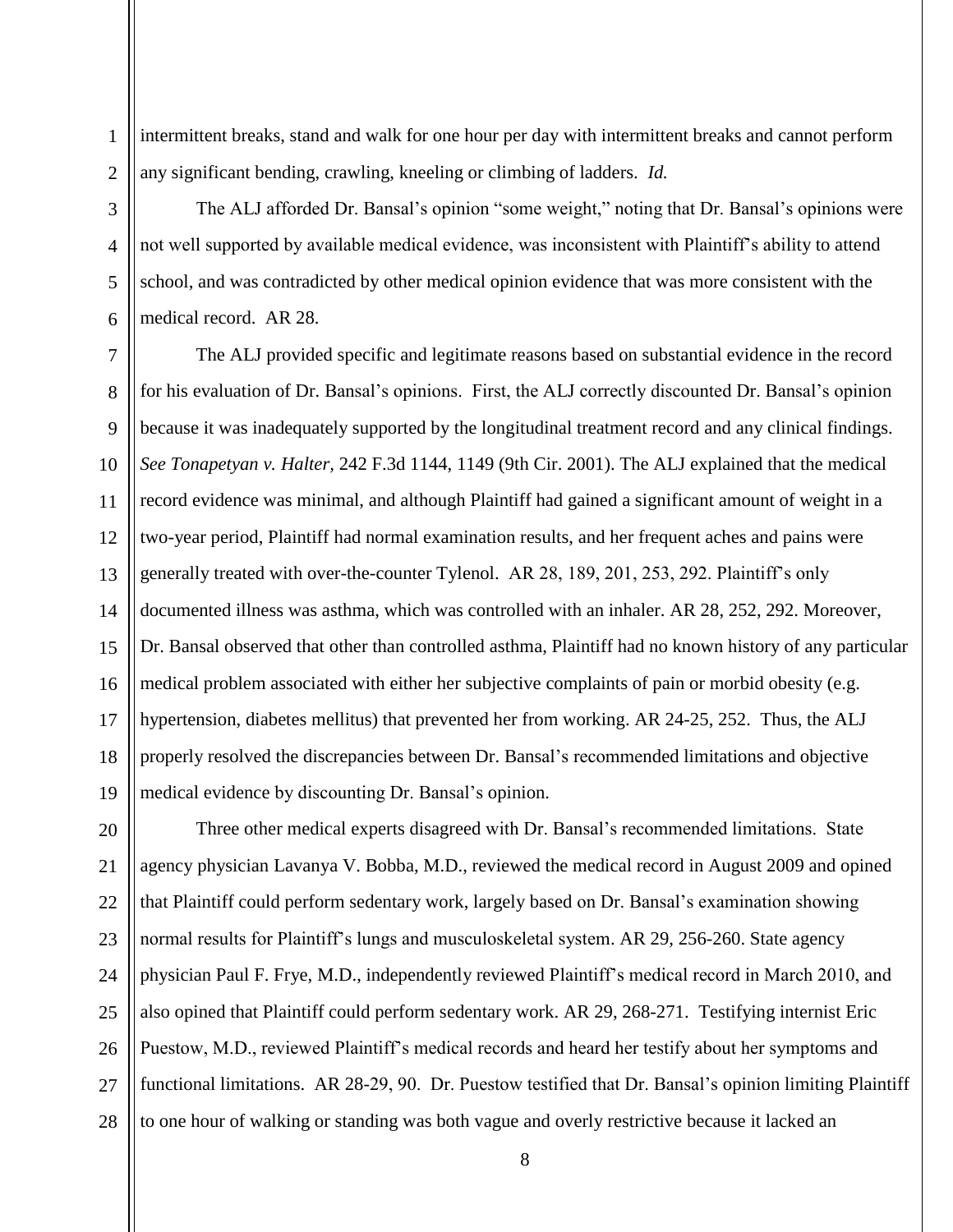1 2 3 objective foundation. AR 97-98. Specifically, Dr. Puestow testified that Plaintiff did not have any condition– e.g. significant arthritis, a neurologic problem, joint deformities – that was exacerbated by the morbid obesity. AR 98.

5 7 8 10 12 13 The opinions of non-examining physicians are substantial evidence where they are supported by clinical findings and objective tests. *Magallanes*, 881 F.2d at 752. Here, Dr. Puestow stated that he disagreed with Dr. Bansal's restriction that Plaintiff could only sit for three to four hours a day. AR 98. Dr. Puestow supported his opinion stating that "it's not based on fact" because "[w]e don't have any other co-morbid predictions" and concluded that Dr. Bansal's "work limitation is overly restrictive." *Id.* Dr. Bobba also disagreed with Dr. Bansal because there was "no documented secondary morbidities due to obesity." Indeed, Dr. Bansal's own observation of the record stated that "[t]here is no know history of hypertension, diabetes mellitus or any other particular medical problems with mostly [sic] these aches and pains and her marked morbid obesity, which prevent her from work." AR 252.

14 15 16 17 18 19 20 21 The ALJ also explained that the State agency physician's opinion that Plaintiff could sit for 6 hours, and stand or walk for 2 hours in an 8-hour workday, was well-supported by the objective evidence of her morbid obesity, and the absence of evidence of other comorbid conditions (e.g., significant arthritis, neurological problems, cardiovascular problems, etc.) AR 29. An ALJ may rely on the expertise of a non-examining physician to assess other opinion evidence and RFC. *Thomas v. Barnhart*, 278 F.3d 948, 957 (9th Cir. 2002) ("The opinions of non-treating or non-examining physicians may also serve as substantial evidence when the opinions are consistent with independent clinical findings or other evidence in the record") (emphasis added).

22 23 24 25 26 27 Finally, ALJ's statement that Dr. Bansal's opinion is inconsistent with Plaintiff's ability to attend school is a "specific and legitimate" reason. The record shows that Plaintiff claimed "she is in class from 8AM to 2PM." AR 213. During the hearing Plaintiff stated that she "didn't go [to school] all the time." AR 67. However, this statement conflicts with her earlier statement that she attended school "on a daily basis." AR 213. Further, the record suggests that her reason for not attending school was because of difficulty doing the work, not because of physical limitations. AR 68.

28

4

6

9

11